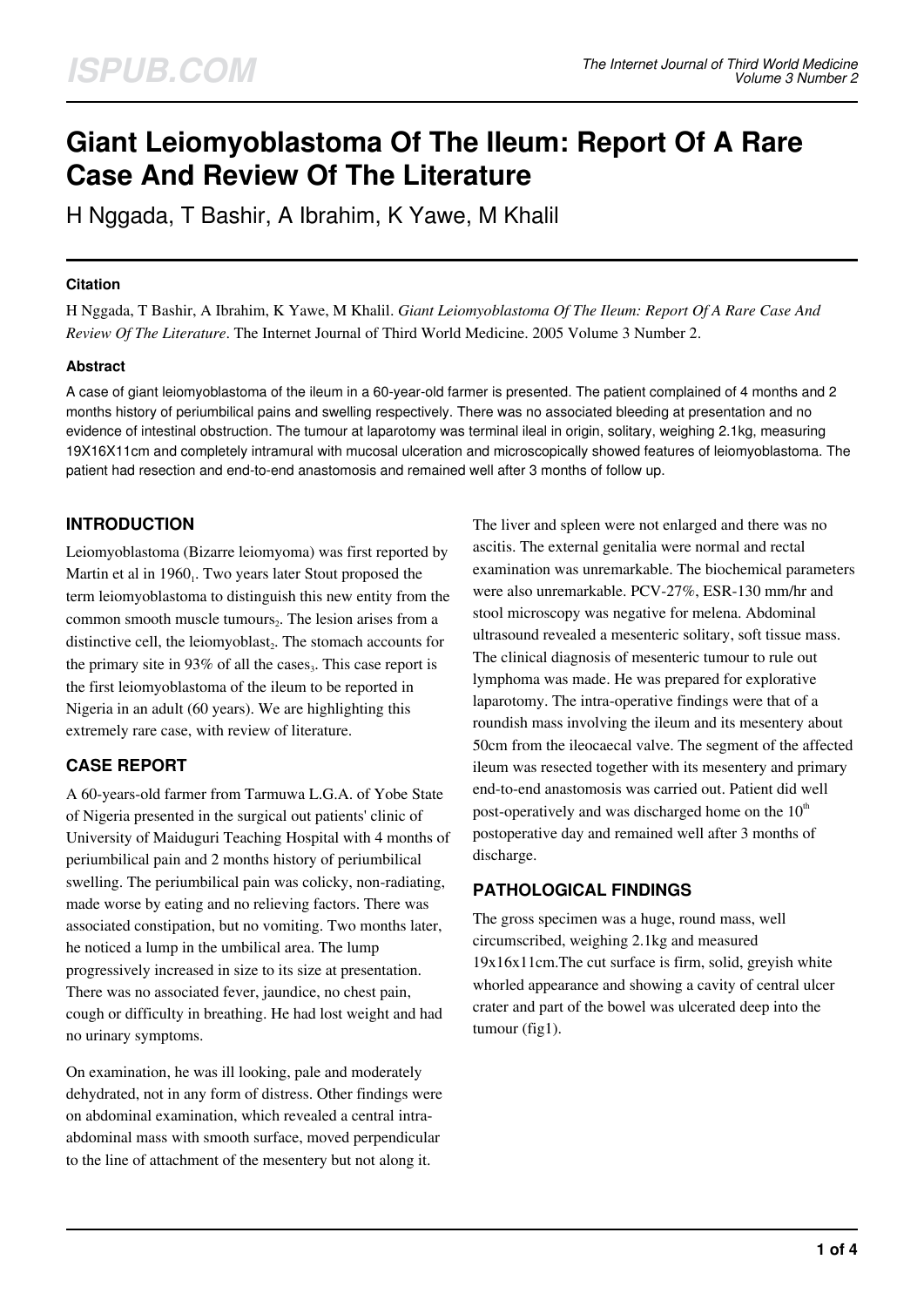#### **Figure 1**

Figure 1: Cut surface of leoimyoblastoma with central crater ulcer (arrow showing intestinal mucosa)



The microscopy revealed a well circumscribed tumour composed of interlacing fascicles of spindle shaped cells with blunt nuclei and abundant eosinophilic cytoplasm. There was a focal area of hypercellularity, large nuclei with perinuclei vacuolation. Special stains reaction for mucus and glycogen were negative. Mitotic figures are 2-3/Hpf and no evidence of necrosis (fig.2), a histological diagnosis of leiomyoblastoma of the ileum was made.

## **Figure 2**

Figure 2: Photomicrograph of Leiomyoblastoma. H&E. X140



# **DISCUSSION**

Leiomyoblastomas of the small intestine are rare, and the small bowel may have intrinsic protective system against the development of neoplasms<sub>4</sub>. However, Spiliotis et al reported 38% of smooth muscle tumour in the small intestine in 32 series of gastrointestinal tumours over a period of 10

years<sub>5</sub>. Gourtsoyiannis et al reported 7 cases of leiomyomas of the small intestine over 7 years $_6$ . While Ameh et al in Zaria, Nigeria reported a case of small intestinal leiomyoma in a 6-year-old girl<sub>7</sub>. Dass et al also reported a case of leiomyoblastoma of the small intestine in a child<sub>s</sub>. Our case was benign leiomyoblastoma of the small intestine (ileum) in an adult, the first case to be reported from our tertiary hospital over 15 years. Although, there were two reported cases of leiomyoblastomas of the stomach in Calabar over 15 years and one reported case of small intestinal leiomyoma in childhood in Zaria, Nigeria.<sub>7,9,10</sub>.

The presentation of leiomyoblastoma or gastrointestinal stromal tumour of the small intestine is abdominal swelling or mass, pains, gross or occult haemorrhage and intestinal obstruction  $_{78211212213}$ . On occasions, some of these presentations may be responsible for emergency abdominal surgery $_{14}$ . Our patient only presented with abdominal swelling and pains despite the severe mucosal ulceration of the small intestine as shown in figure 1. The patient certainly has bleeding from the ulceration subclinically prior to presentation. Thus, accounting for the anaemia. The bleeding could have being chronic and probably the reason why the patient was anaemia (PCV-27%).

The diagnosis of gastrointestinal stromal tumour by ultrasound imaging is non-specific and defining the site of origin may also be difficult to determine as in this case. Other specific investigations like selective angiography define the size, localize the bowel segment with the tumour and identify the blood supply<sub>15</sub>. However, angiography was not done in this case because it was not preoperatively suspected.

The explorative laparotomy was able to define the mass as an ileal tumour and the mass was resected and anastomosed. The histological diagnosis of the lesion showed a focal area of bizarre leiomyoma (leiomyoblastoma) of stout as shown in figure 2. Surgery remains the main modality of treatment.

In conclusion, we reported a rare case of a giant leiomyoblastoma of the ileum in an adult farmer presenting with abdominal mass, pain and anaemia.

# **CORRESPONDENCE TO**

Dr.H.A.Nggada. P.O.Box. 316. Maiduguri. Borno State. Email: hanaggada@yahoo.com

#### **References**

1. Martin JF, Bazin P, Feroldi J, Cabanne F. Tuweurs myoides intra-murales de L'estomac- considerations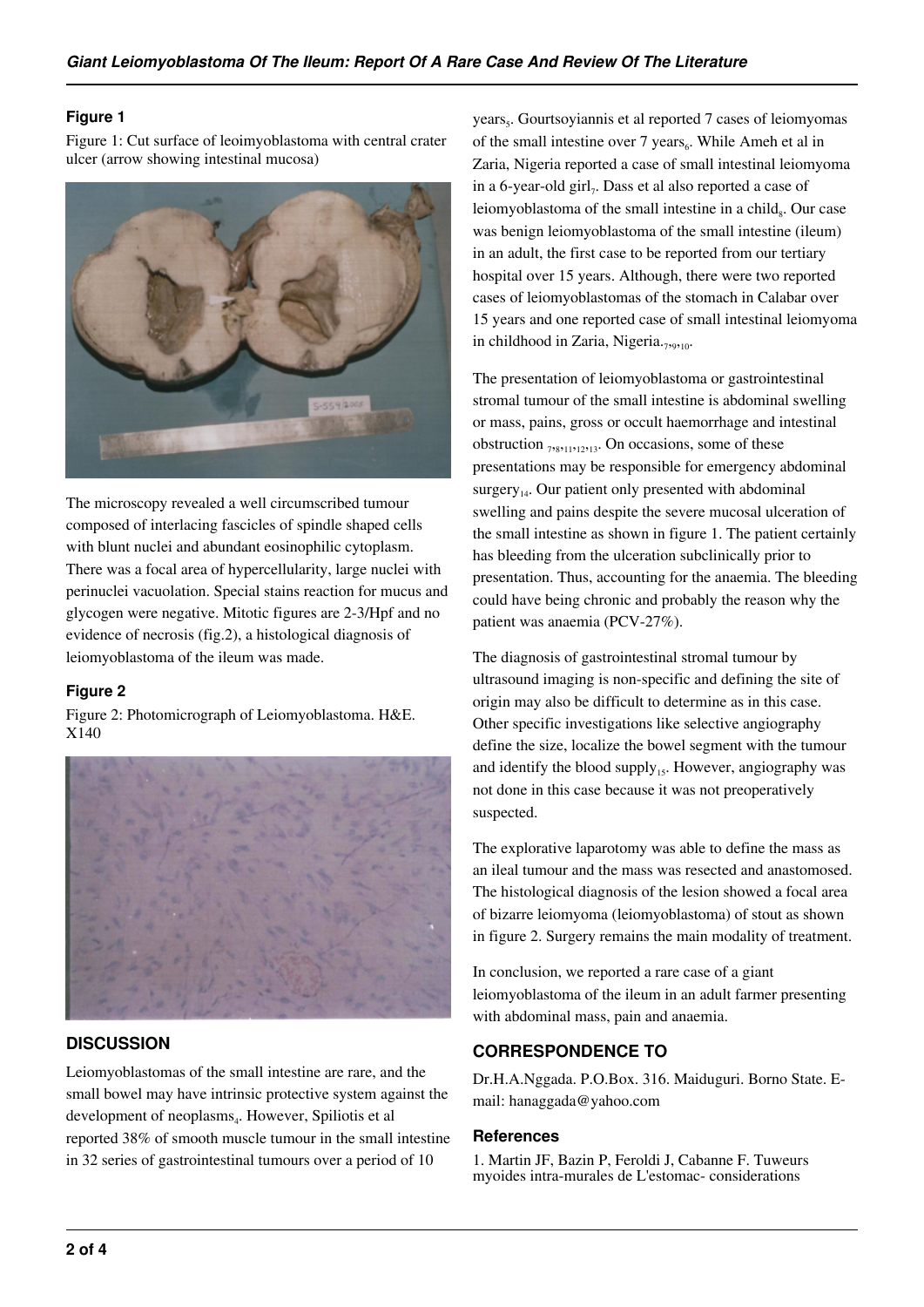microcopiques apropos de 6 cas, Ann Anat Pathol(Paris)1960;5:484-497.

2. Stout AP. Bizarre smooth muscle tumour of the stomach.

Cancer 1962; 15:400- 409. 3. Lavin P, Hajdu SI, Foote FW. Gastric and extragastric

leiomyoblastomas. Cancer 1972; 29: 305- 311.

4. Croom RD 3rd, Newsome JF. Tumours of the small

intestine. Am Surg 1975; 41: 160-7.

5. Spiliotis J, Scopa CD, Kyriakopoulou D, Pitsis A,

Melachrinou M, Tzoracoleftherakis E, et al. Smooth muscle tumours of the gastrointestinal tract, A 10-year experience. Eur J Surg Oncol. 1992; 18:580-4.

6. Gourtsoyiannis NC, Bays D, Papaioannou N, Theotokas J, Barouxis G, Karabelas T. Benign tumours of the small intestine: preoperative evaluation with a barium infusion technique. Eur J Radiol. 1993; 16:115-25.

7. Ameh EA, Shehu SM, Rafindadi AH and Nmadu PT. Small intestine leiomyoma in Childhood: A case report. WAJM 2002; 21:157-158.

8. Dass B, Dalal A, Sharma U, Garg P. Leiomyoblastoma of the small intestine. Indian J Pediatr. 1998; 68(6): 916-918. 9. Iwatt AR, Khalil M, Attah EB. Gastric epithelioid

leiomyoma presenting with spontaneous haemoperitoneum. Central African Journal of Medicine. 1990; 36:200-202. 10. Essiet A, Kaunda I, Jibrin P, Nkposong EO. Bizarre presentations of leiomyoblastoma of the stomach: A report of two cases, Nigeria Journal of Clinical Practice 2004; 7: 99-101.

11. Morgan BK, Crompton C, Talbert M, Gallagher WJ, Wood WC. Benign smooth muscle tumours of the gastrointestinal tract. A 24-year experience. Ann Surg. 1990; 211:63-6.

12. Stothert JC, Riaz A, Joyce PF, Kaminski DL. Preoperative angiographic diagnosis of small bowel

leiomyomas. Arch Surg 1978; 113:643-645.

13. Freeman J. Leiomyoma of the small bowel: a case report. J Paediatr surg. 1979; 14:477-478.

14. Demirbas A, Kaynaroglu ZV, Daphan C, Sayek I.

Leiomyomas of the small bowel: a rare cause of massive and recurrent gastrointestinal bleeding. Case report.

Hepatogastroenterology 1994:41:589-90.

15. Cho KJ, Reuter SR. Angiography of duodenal leiomyomas and leiomyosarcomas. Am J Radiol 1980; 135:31-35.